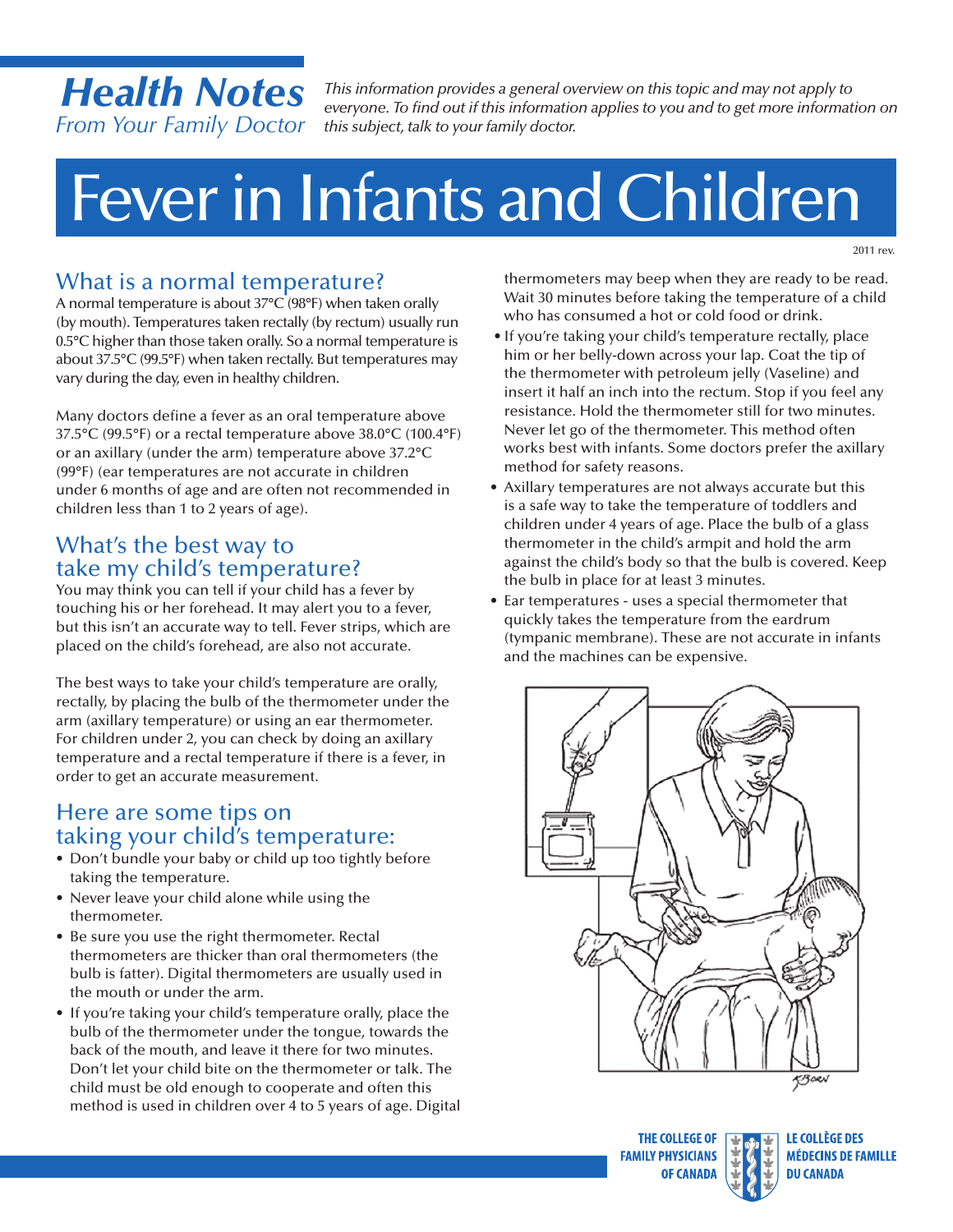• After you're done using the thermometer, clean it with rubbing alcohol or wash it in cool, soapy water or according to the manufacturer's directions.

#### When should I try to lower my child's fever?

In older children, fevers are more frightening than they are harmful. They're usually just a sign that the body is fighting an infection. The main reason to treat your child is to make him or her feel better. When your child is achy and fussy, you may want to give him or her some medicine to bring down the fever.

Fevers often run from 38° to 40°C and are usually a result of viral illnesses lasting just a couple of days.

If your child is between 3 months of age and 4 years of age and has a low-grade fever (up to 37.8°C [100.2°F]), you may want to avoid giving him or her medicine. If your child is achy and fussy, and his or her temperature is above 37.8°C (100.2°F), you may want to give him or her some medicine.

If your baby is younger than 3 months of age and has a rectal temperature of 100.4°F (38°C) or higher, call the doctor or go to the emergency room right away. A fever can be a sign of a serious infection in young babies.

#### What kind of medicine should I give my child and how much medicine is needed to lower a fever?

Acetaminophen (Tylenol, Tempra, Panadol) and Ibuprofen (Advil and Motrin) are medicines that relieve pain and lower fever. In smaller children, (less than 6 months old) ibuprofen may have more side effects.

How much medicine children need depends on their weight and age. When the age and weight categories in the chart don't match, use the weight of your child as the main guide in figuring out how much acetaminophen or ibuprofen to give.

These doses may be a little higher than what is on the medicine package. If you have any questions about the right dose, ask your family doctor. Usually acetaminophen (Tylenol) is recommended using a chart for dosing (**Figure 1**).

## Tips on giving medicine

- Don't give more than five doses in one day.
- Don't give a baby younger than four months old any medicine unless your family doctor tells you to.
- Read labels carefully. Make sure you are giving your child the right amount of medicine. Acetaminophen comes in different forms: drops, liquid elixir, chewable tablets, and caplets. Each form is a different strength.
- Don't replace the drops with elixir because the drops are stronger.
- Fill the dropper to the line when using drops.
- For liquid elixir medicines, use a special liquid measuring device to make sure you give the right dose. An ordinary teaspoon may not hold the right amount of medicine. Get one at your drug store or ask your pharmacist.

#### Why not use aspirin to lower my child's fever?

In rare cases, Aspirin can cause Reye's syndrome in children who have the flu or the chickenpox. Reye's syndrome is a serious illness that can lead to death. Because it may be hard to tell if your child has one of these infections, it's best not to use aspirin unless your family doctor says it's okay. Acetaminophen and ibuprofen are safer choices to use in children with a fever. Doctors recommend that parents should not give aspirin to children younger than 18 years of age.

#### Are there other ways to help my child feel better?

#### **Yes. Here are a few:**

- Give your child plenty to drink to prevent dehydration (not enough fluid in the body) and help the body cool itself. Water, clear soups, popsicles, and flavoured gelatin are good choices.If your child isn't getting enough fluids, don't force him or her to eat if he or she doesn't feel like it.
- Keep your child quiet. Moving around can raise the temperature even more.
- Keep the room temperature at about 21°C (70°F) to 23°C (74°F).
- Dress your child in light cotton pyjamas so that body heat can escape.
- Don't over bundle your child. Overdressing can trap body heat and cause your child's temperature to rise.

#### **Figure 1. Dosing Chart**

|                   |                     | Acetaminophen<br>dose     |
|-------------------|---------------------|---------------------------|
| Age               | Weight              | (every 4 hours)           |
| 0 to 3 months     | Less than 13 pounds | Ask your family<br>doctor |
| 4 to 7 months     | 13 to 17 pounds     | $80 \,\mathrm{mg}$        |
| 8 to 18 months    | 18 to 23 pounds     | $120 \text{ mg}$          |
| 1.5 to 3 years    | 24 to 32 pounds     | 160 mg                    |
| 4 to 5 years      | 33 to 45 pounds     | $240 \text{ mg}$          |
| 6 to 7 years      | 46 to 61 pounds     | $320 \,\mathrm{mg}$       |
| 8 to 9 years      | 62 to 78 pounds     | 400 mg                    |
| 10 to 11 years    | 79 to 98 pounds     | 480 mg                    |
| 12 years or older | 99 pounds or more   | $650$ mg                  |

*There is no benefit of using both acetaminophen and ibuprofen or of alternating these drugs unless this is recommended by your doctor if either medication alone is not effective.*